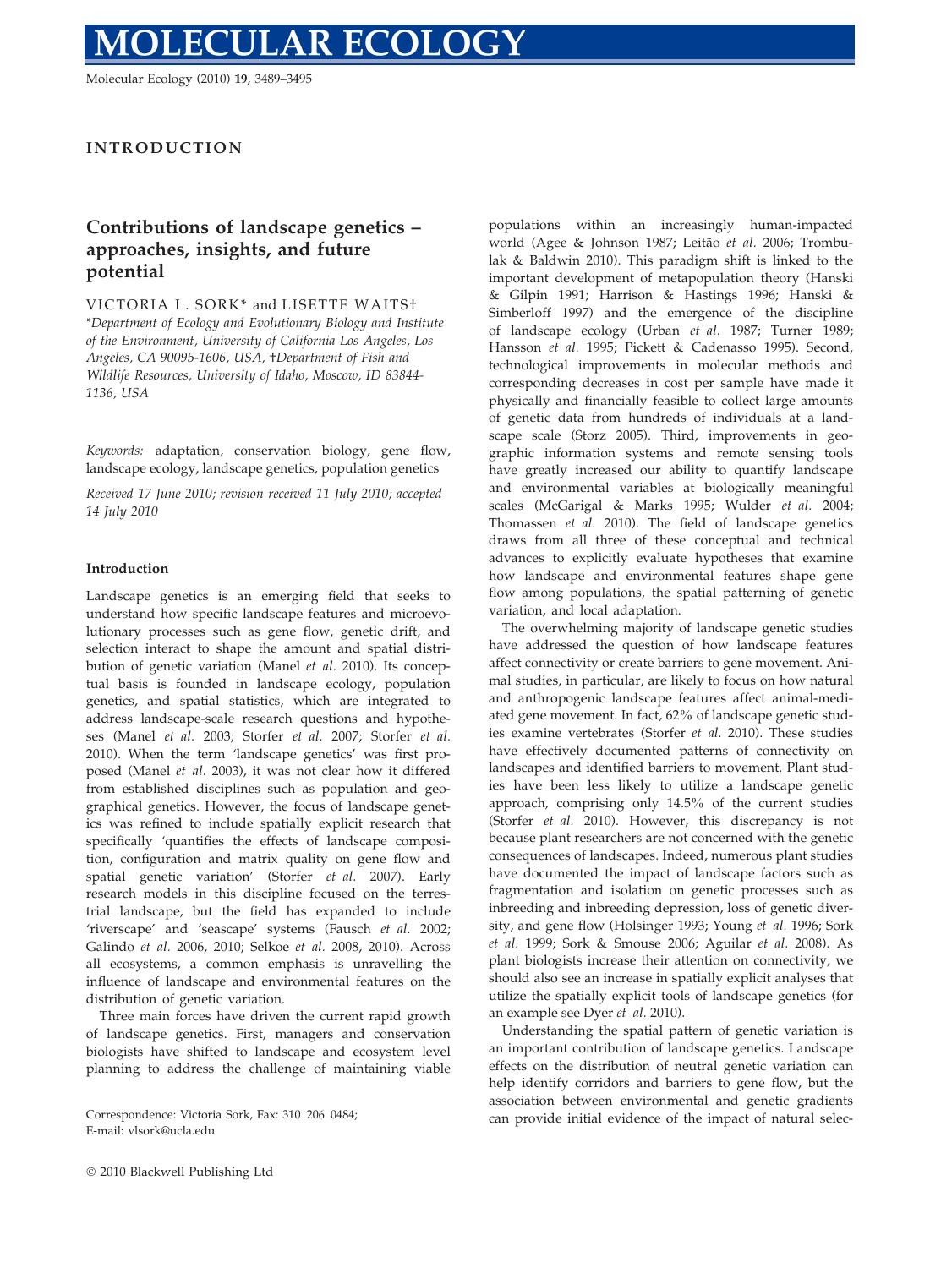tion (Endler 1986; Holderegger et al. 2006; Manel et al. 2010a). Environmental correlations with neutral genetic markers can help identify opportunities for natural selection (e.g. Sork et al. 2010), but the mapping of adaptive genetic variation that underlies the phenotypes under selection provides even stronger evidence (Storz 2005; Balding 2006; Hancock & Di Rienzo 2008; Stinchcombe & Hoekstra 2008). Recently, researchers have begun to contrast neutral and adaptive variation using AFLP's (Bonin et al. 2006; Joost et al. 2007; Freedman et al. 2010) in order to identify adaptive genetic variation. However, as next-generation genomic tools become more accessible (Beaumont & Balding 2004; Storz 2005), we will see the surfacing of landscape genomic studies that examine genetic variation associated with functional genes (Hancock et al. 2008; Eckert et al. 2010). It appears that the study of spatial patterns of adaptive variation will become a strong tool for incorporating the process of selection into landscape genetics.

Through the development of new approaches and new questions arising out of research that explicitly links genetic data with landscape and environmental variables, the field of landscape genetics can provide valuable insights into how the evolutionary processes of gene flow, genetic drift, and natural selection have been influenced by landscape-scale processes to shape current patterns of genetic variation. Understanding these processes will allow us to predict the response of current populations to anthropogenic forces, such as climate change, human population growth, habitat destruction, and fragmentation.

### Contributions and overview of the special issue on landscape genetics

This special issue was designed to highlight the diversity of questions that can be investigated through an interdisciplinary landscape genetics framework and furthermore introduce new analytical approaches and update the current status of the field and its future potential. The issue includes 22 contributions that span a diversity of terrestrial, marine, and freshwater landscapes and range from topical reviews to new methods with empirical application. For this special issue, we have five major goals. First, we provide broad reviews of landscape genetics (Storfer et al. 2010) and landscape genetics applications for infectious disease emergence and spread (Biek & Real 2010). Second, we include methodological commentaries that identify unique issues and challenges in landscape genetics (Anderson et al. 2010; Epperson et al. 2010; Storfer et al. 2010; Thomassen et al. 2010). Third, we point out topics where landscape genetics has a specific contribution to molecular ecology and evolution. The most obvious areas are as follows: (i) functional connectivity and landscape resistance to gene flow (Braunisch et al. 2010; Cushman & Landguth 2010; Goldberg & Waits 2010; Meeuwig et al. 2010; Murphy et al. 2010; Shirk et al. 2010; Spear et al. 2010) and (ii) the linkages between genetic patterns and ecological process (Bruggeman et al. 2010; Galindo et al. 2010; Selkoe et al. 2010). Fourth, we

illustrate the connection with phylogeography including studies that uncover historical and current landscape processes in landscape genetics (Dyer et al. 2010; Knowles & Alvarado-Serrano 2010). Fifth, we explore adaptive landscape genetics by including studies examining the impact of landscape environmental factors on adaptive genetic variation (Eckert et al. 2010; Freedman et al. 2010; Manel et al. 2010a,b; Sork et al. 2010).

#### Methodological reviews and commentaries

The interdisciplinary nature of landscape genetics creates a number of unique methodological challenges centred on integrating and analysing spatially explicit environmental variables and genetic data at a landscape scale. A recent review of research needs in landscape genetics highlighted analytical limitations as one of four major challenges in the field (Balkenhol et al. 2009). Empirical analysis articles in this special issue address these challenges using a diversity of novel and creative approaches, and this section of methodological reviews and commentaries highlights some of the key methodological approaches, considerations, and challenges in landscape genetics. Thomassen et al. (2010) review current methods and data sources for making continuous spatial predictions from biological variation using spatial and environmental predictor variables. This review article overviews a diversity of regression methods, decision tree approaches, and generalized dissimilarity modelling techniques summarizing the advantages and limitations of each method and ending with a section on key challenges and opportunities for future research. Epperson et al. (2010) examine the current and future role of computer simulation approaches in the development of landscape genetic theory and methods. This article reviews the development of stochastic space–time simulation approaches and the roles of simulations in testing model assumptions, characterizing the properties of statistical estimators, and testing alternative hypotheses in empirical data sets. One major methodological challenge in landscape genetics is interpreting spatial genetic patterns that are the outcome of multiple biotic and abiotic processes operating at different spatial and temporal scales. Anderson et al. (2010) review these challenges and discuss approaches for addressing the challenges by providing guidance to researchers on appropriate analysis methods and sampling and study designs.

## Functional connectivity and landscape resistance to gene flow

The most common objective of landscape genetic studies is to identify the landscape or environmental features that facilitate or constrain genetic connectivity (Storfer et al. 2010). The ability of researchers to evaluate functional connectivity and landscape resistance to dispersal and gene flow has greatly improved with the introduction of highresolution GIS data (Thomassen et al. 2010) and methods for estimating cost surfaces based on hypotheses about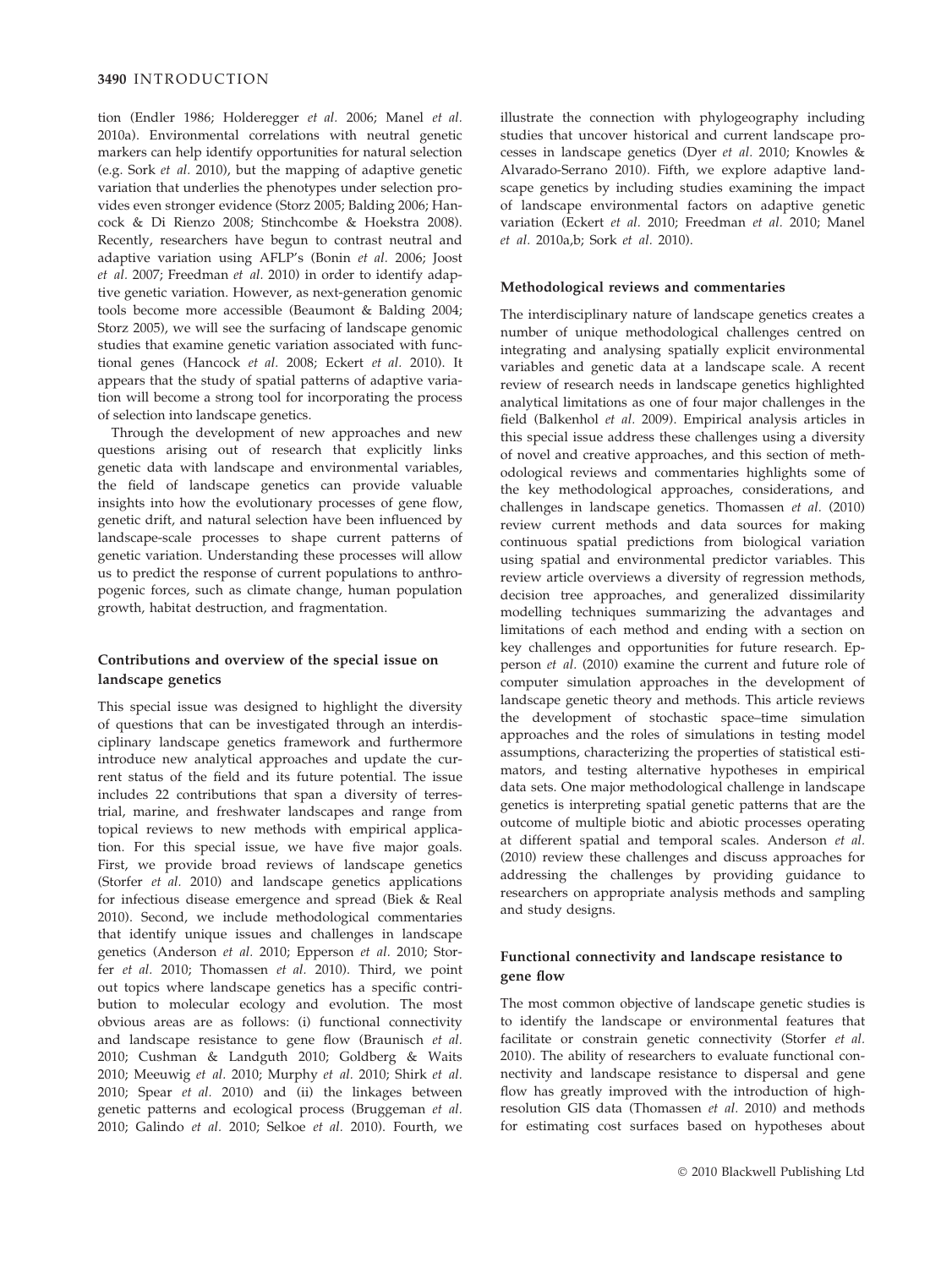movement probabilities in different land cover types (Adriaensen et al. 2003; McRae 2006) and methods for modelling ocean currents (Galindo et al. 2010; Selkoe et al. 2010). Unravelling these relationships can increase our basic understanding of how landscape and environmental features influence the movement and distribution of organisms and genes while also making important applied contributions to corridor and reserve design, invasive species management, and predictions of impacts of future environmental change on connectivity. The first three articles in this section address important methodological challenges in evaluating functional connectivity, while the last four articles evaluate landscape resistance and functional connectivity for a diversity of taxonomic groups in terrestrial and aquatic systems.

One of the most common approaches for evaluating functional connectivity is to develop resistance surfaces that represent hypothesized relationships between landscape features and gene flow. Spear et al. (2010) critically review the approaches that have been used to parameterize resistance surfaces, discuss the biological assumptions and considerations that influence analyses using resistance surfaces, and provide guidelines for researchers using resistance surfaces in landscape genetics. They also include a valuable discussion of novel approaches for creating resistance surfaces and alternative methods for evaluating functional connectivity and landscape resistance. Accurately differentiating alternative models of landscape resistance to gene flow is particularly challenging, and the next two articles greatly enhance the future of landscape genetics by introducing and validating possible approaches. Using an individual-based, spatially explicit simulation model, Cushman & Landguth (2010) evaluate the ability of a causalmodelling hypothesis testing approach to discriminate between the landscape genetic hypotheses of isolation by distance (Wright 1943), isolation by barrier (Ricketts 2001) and isolation by landscape resistance (Cushman et al. 2006; McRae 2006). The authors also assess how rapidly new landscape genetic processes can be detected using this statistical approach and demonstrate the value of incorporating a hypothesis testing framework when using mantel and partial mantel tests in landscape genetic analyses. Shirk et al. (2010) apply a causal-modelling hypothesis testing framework in their evaluation of landscape resistance models for mountain goats (Oreamnos americanus) in a fragmented region of the state of Washington. They introduce a novel model selection framework for evaluating alternative landscape resistance models using expert opinion as a starting point and reveal that elevation, water bodies, human development, and roads have important impacts on functional connectivity.

The next two articles are unique among landscape genetic studies because they evaluate the effect of both within- and between-patch variables on functional landscape connectivity. Meeuwig et al. (2010) assess the influence of natural waterfall barriers, waterway distance, habitat patch size, and the spatial distribution of populations on connectivity of migratory bull trout (Salvelinus confluentus) populations in

stream–lake network in northwest Montana, USA. They evaluate 18 competing landscape genetic models using linear statistical models and an information-theoretic approach and find the best support for multivariate models that include both within- (patch size) and between-patch variables. When evaluating barriers between sampling areas, incorporating asymmetric (i.e. one-way) and symmetric (i.e. two-way) barriers to gene flow was particularly important. Murphy et al. (2010) introduce gravity models as a new landscape genetic method for evaluating hypotheses of functional connectivity that includes both between-site and atsite landscape processes. They apply this graph theory approach to a large metapopulation complex of Columbia spotted frogs (Rana luteiventris) in central Idaho and identify the presence of predatory fish, site productivity and growing season, topographical complexity, and distance between sites as important landscape variables influencing functional connectivity in this system.

The final two articles in this section introduce novel approaches for evaluating functional connectivity of terrestrial animals and highlight the implications of their results for conservation planning. Goldberg & Waits (2010) examine the influence of different landscape variables on landscape resistance to gene flow in two pond breeding amphibians, Columbia spotted frogs (R. luteiventris) and long-toed salamanders (Ambystoma macrodactylum), in northern Idaho, USA. They use a multivariate, multimodel information-theoretic approach to evaluate the support for competing models of landscape resistance that include physical variables (slope, soil type, solar insulation), land cover, and combinations of these variables. The resulting model parameters are used to detect similarities and differences in landscape resistance between codistributed species and to predict species-specific responses to future landscape change. Braunisch et al. (2010) present a new approach to investigate the relative effect of different landscape features on gene flow for a fragmented population of capercaillie (Tetrao urogallus) in the Black Forest, Germany, and to parameterize a spatially explicit corridor model. Using pair-wise individual relatedness as a response variable, they present an alternative approach to traditional least-cost path modelling that is adjustable to the speciesand sex-specific dispersal patterns and incorporates stochasticity in path selection. The spatially explicit results of the analyses are then used to identify priority areas for the preservation or restoration of metapopulation connectivity.

#### Linking genetic patterns and ecological process

Another key contribution of landscape genetics is unravelling the ecological processes that shape observed patterns of genetic variation (Storfer et al. 2007; Holderegger & Wagner 2008). Patterns at selectively neutral loci will reflect various ecological processes that are influenced by the landscape and environment including individual movement, dispersal, behaviour, survival, and reproduction. These latter two processes will reflect the outcome of natural selection, and any loci linked to genes associated with survival and reproduc-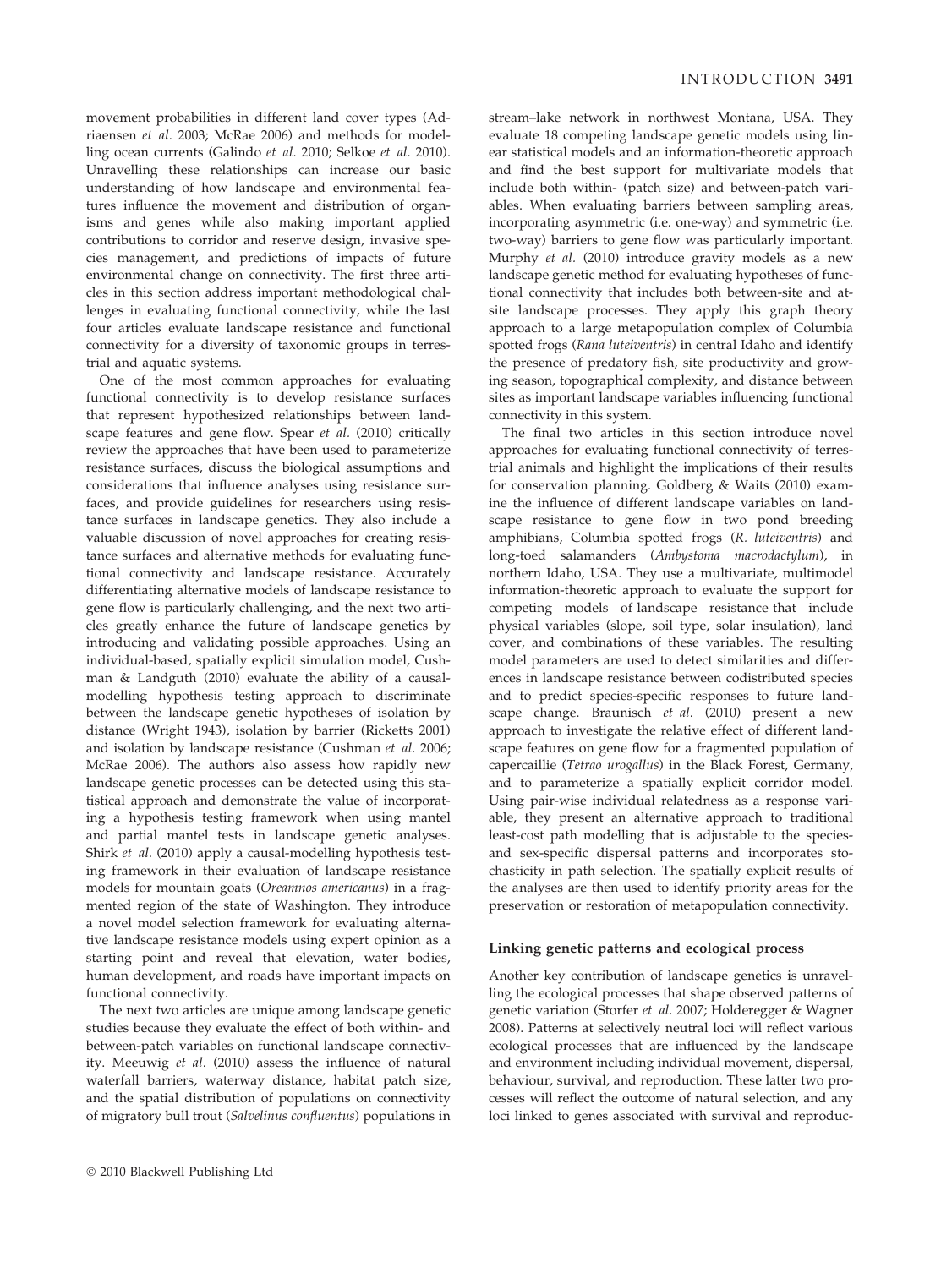### 3492 INTRODUCTION

tion will reflect the impact of selection. Articles in this section increase our understanding of both within- and amongsite processes that drive patterns of genetic diversity and structure in terrestrial and marine systems. Bruggeman et al. (2010) elucidate the linkages between ecological processes and genetic patterns using an individual-based, spatially explicit red-cockaded woodpecker population model to evaluate the influence of both landscape composition (patch size) and configuration (patch isolation) on abundance, effective population size  $(N_e)$ , and  $F_{ST}$ . This innovative study introduces the use of o-ring statistics to quantify variation in landscape patterns at different spatial scales and quantifies how processes both within- and among-populations shape genetic variation and structure. Selkoe et al. (2010) improve our mechanistic understanding of the links between oceanographic and ecological processes and genetic variation by evaluating patterns of genetic variation and structure among three species: kelp bass Paralabrax clathratus, Kellet's whelk Kelletia kelletii and California spiny lobster Panulirus interruptus in southern California, USA. The authors use information-theoretic model selection and linear modelling to evaluate the role that kelp bed size, sea surface temperature, ocean particle flow models play in shaping genetic diversity and structure in this marine system. Galindo et al. (2010) provide a seascape genetics framework for testing coupled biological–physical oceanographic models by using them to generate simulated spatial genetic patterns and then testing these predictions with empirical genetic data. In applying this approach to the acorn barnacle, Balanus glandula, in northern California, the authors discover a mismatch between predicted data and empirical data and refine the biological–physical oceanographic model based on their results demonstrating an important role for seascape genetics in elucidating the factors influencing larval dispersal and improving oceanographic models. This approach suggests that selection on alleles may be an important feature of gene flow and lays the groundwork for complex seascape models to be used to evaluate alternative hypotheses.

#### Uncovering historical and current landscape processes

Phylogeographic studies combine information about the geographic distribution of individuals with their gene genealogies to make inferences about the effects of migration, population expansion, genetic bottlenecks, and vicariance on the evolutionary history of species (Avise 2000). Phylogeography has always taken into account the effect of physical characteristics of the landscape to study gene movement. However, because it studies gene movement over long time intervals, the influence of climate fluctuations on demographic and distributional changes has been important component of phylogeographic investigations. As these studies have incorporated spatially explicit approaches into their analysis, the primary distinction between phylogeography and landscape genetics is focusing on historical vs. contemporary time scales. In this section, we include two studies that illustrate the similarity of the two disciplines and their use of spatially explicit tools.

These studies illustrate that phylogeographic history shapes contemporary spatial patterns and highlight the importance of incorporating population history into landscape genetic studies.

Dyer et al. (2010) address a traditional landscape genetic question of population connectivity through a study of the endemic plant, Euphorbia lomelii, of the Baja California desert. They point out that the phylogeographic background of those populations hampers our ability to identify how spatial and ecological factors impact gene movement and tackle this challenge by extending a graphical population network approach (Dyer & Nason 2004) to a model that conditions their analysis of bioclimatic factors by incorporating the confounding influence of phylogeographic relationships. Their model identified specific bioclimatic variables that gene exchange among populations, but importantly they also showed the conditioning their models of least-cost path analysis on phylogeographic history changed which variables were most critical. Knowles & Alvarado-Serrano (2010) provide a converse example by utilizing the spatially explicit landscape context of their populations to address phylogeographic questions of range expansions and colonizations in flightless grasshoppers (genus Melanoplus) currently found on the Sky Islands of the Rocky Mountains. In their study, they utilize spatially explicit climate variables to build ecological niche models (ENM) that they combine with phylogeographic information to understand the genetic consequences of distributional shifts. This integration of niche shifts and landscape heterogeneity allows them to create a more accurate picture of the history of colonization since the Last Glacial Maximum, 21 000 years ago. By coupling ENMs, landscape features, and colonization events, they were better able to dissect the contribution of historical events in shaping the genetic patterns of contemporary populations.

## Impact of landscape environmental factors on adaptive genetic variation

The latest expansion of landscape genetics is the analysis of adaptive genetic variation (Manel et al. 2003; Holderegger et al. 2006). Neutral genetic markers can be used to identify geographic patterns of neutral genetic variation that can be correlated with environmental gradients as preliminary evidence of natural selection (Endler 1986; Westfall & Conkle 1992). While they can help identify regions that may experience similar selective pressures, they also have the confounding effects of population history. New statistical analyses of large numbers of AFLP loci have started the trend to identify outlier loci among numerous neutral loci (Beaumont & Nichols 1996; Bonin et al. 2006; Joost et al. 2007), especially when combined with association of these outlier loci with environmental gradients (Balding 2006). On the other hand, the rapid rise of nextgeneration technologies has created access to genomic tools for identifying adaptive genetic variation that will be better evidence of local adaptation, if the loci are tied to functional genes (Storz 2005; Hancock & Di Rienzo 2008;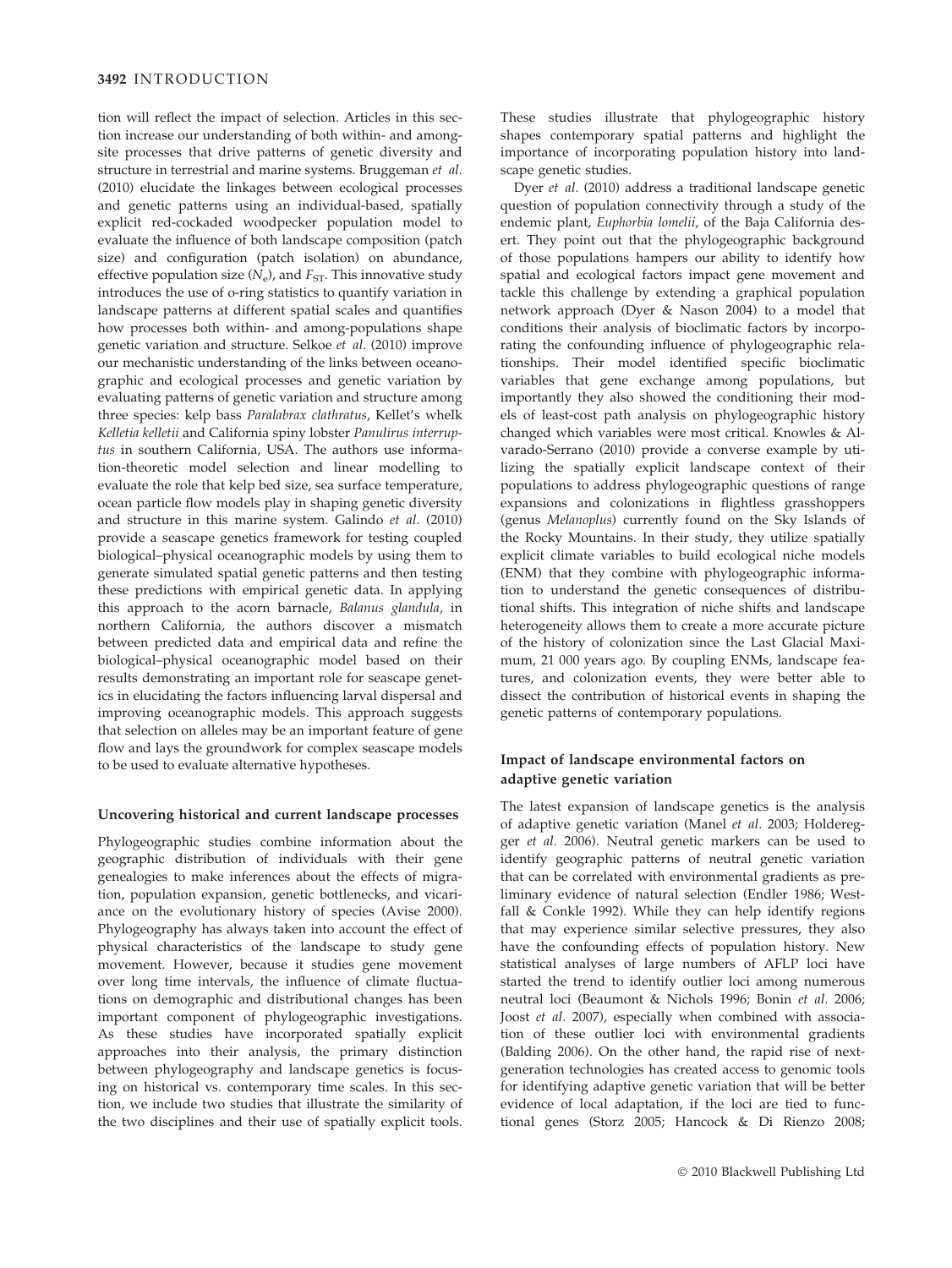Stinchcombe & Hoekstra 2008; Coop et al. 2010). Here, we include four studies that demonstrate the insight we gain from these three approaches.

To test for genetic and climate associations in valley oak (Quercus lobata), Sork et al. (2010) transform single-locus nuclear microsatellite markers into multivariate genotypes. These multivariate genotypes are sensitive measures of differentiation because they include interallelic associations that accumulate small effects across loci. Thus, these variables include the effects of selection and genetic drift. Using genotypes from trees sampled throughout the species' range in California, their correlation analysis indicates a strong relationship of genetic variation and climate variables, such as temperature seasonality and maximum temperature, even when controlling for geography. They use this information about climatically associated genetic structure to identify regions where oak populations may be most vulnerable to climate change. This study demonstrates how the spatial distribution of multivariate genotypes markers can provide a sensitive indicator of genetic differentiation associated with geographic and environmental variables.

One vertebrate study (Freedman et al. 2010) and one plant study (Manel et al. 2010b) illustrate the application of AFLP loci for identifying patterns of adaptive variation. Freedman et al. (2010) conduct a genome scan of AFLP loci in an African rainforest lizard occurring along a forest– savanna ecotone. By comparing loci that behave neutrally with those that appear to be under selection, their findings illustrate genetic gradients indicating adaptive diversification along this cline. They integrate information from niche models and mitochondrial sequence data to propose that this diversification took place during periods of expansion and refugial isolation played a lesser role. Manel et al. (2010b) analyse geographic patterns in AFLP loci in Arabis alpina sampled from numerous sites across the European sites and on a smaller scale within three mountain massifs of the French Alps. Using an approach that takes into account spatial autocorrelation, they are able to identify climate variables creating the genetic gradients and identify the spatial scale for the analysis of selection. Both studies demonstrate a sophisticated examination of environmental associations of genotypic variation.

Eckert et al. (2010) provide an excellent example of a landscape genomics approach to analyse geographic patterns of single nucleotide polymorphism (SNP) variation in 1730 loci in 682 individuals of loblolly pine (Pinus taeda L.) sampled from the entire range. They utilize a Bayesian model, which controls for population history to examine the association of genetic gradients with multivariate climate variables. They found that numerous loci with significant genetic differentiation across the geographic sites. Because of their knowledge of sequences of functional genes, they found that many of the significant loci were functional genes for drought stress. Their study illustrates the advantages of annotated genomes when looking for adaptive genetic variation. However, even without those related data, their study demonstrates the feasibility of using SNPs to identify candidate genes under selection.

The study of adaptive variation is becoming an important area of landscape genetics. We see that neutral markers such as microsatellites and AFLP's can identify spatial patterns that suggest a role of natural selection in landscape genetic processes, especially when accounting for population history and spatial autocorrelation. Nonetheless, we anticipate that the trend will shift increasingly towards candidate genes with known functional roles.

#### Conclusions

Landscape genetics has made its strongest contribution in evaluating the impact of landscape features on gene movement to understand the role of landscape features, physical barriers, and anthropogenic landscape changes on connectivity and isolation of populations. Most studies have been concerned with regional movement and a contemporary time scale, although historical migration and colonization are shaped by the landscape as well. The analysis of gene movement has utilized methods introduced by landscape ecology, geography, spatial statistics, and population genetics, but increasingly, we see new methods specifically developed for landscape genetics. These methods provide rigorous mechanisms for testing hypotheses about how landscape and environmental features influence effective population size, genetic diversity, and gene flow when studies are designed properly and at the appropriate spatial scale.

Landscape genetics offers a framework for testing the influence of site-specific environmental factors on geographical patterns of adaptive variation. This line of questioning will be enhanced by the advancement of genomic tools and methods that can separate population history from natural selection. For studies that use this approach to assess the potential of populations to respond to climate change, it would be valuable to also model the potential of populations to track climate change through gene movement. In some cases, suitable habitats may shift to areas where proximity and landscape features allow such movement and in other cases not. Plant studies that document patterns of genetic variation in candidate loci under selection should also be paired with common garden experiments to associate those patterns with phenotypic traits and their fitness consequences. Animal studies will also need to associate genotypes with phenotype.

Ultimately, the future development of the field of landscape genetics will depend on the integration of knowledge and research methods across the disciplines of population genetics, landscape ecology, geography, spatial statistics, ecology, evolution, and phylogeography. The adoption of methodological approaches from other disciplines and the introduction of new landscape genetic tools are generating new insight into the impact of ecological and evolutionary processes that maintain populations across landscapes. This discipline has tremendous potential for generating new hypotheses about the role of landscape context at a time when environmental change through landscape transformation and climate shifts is pre-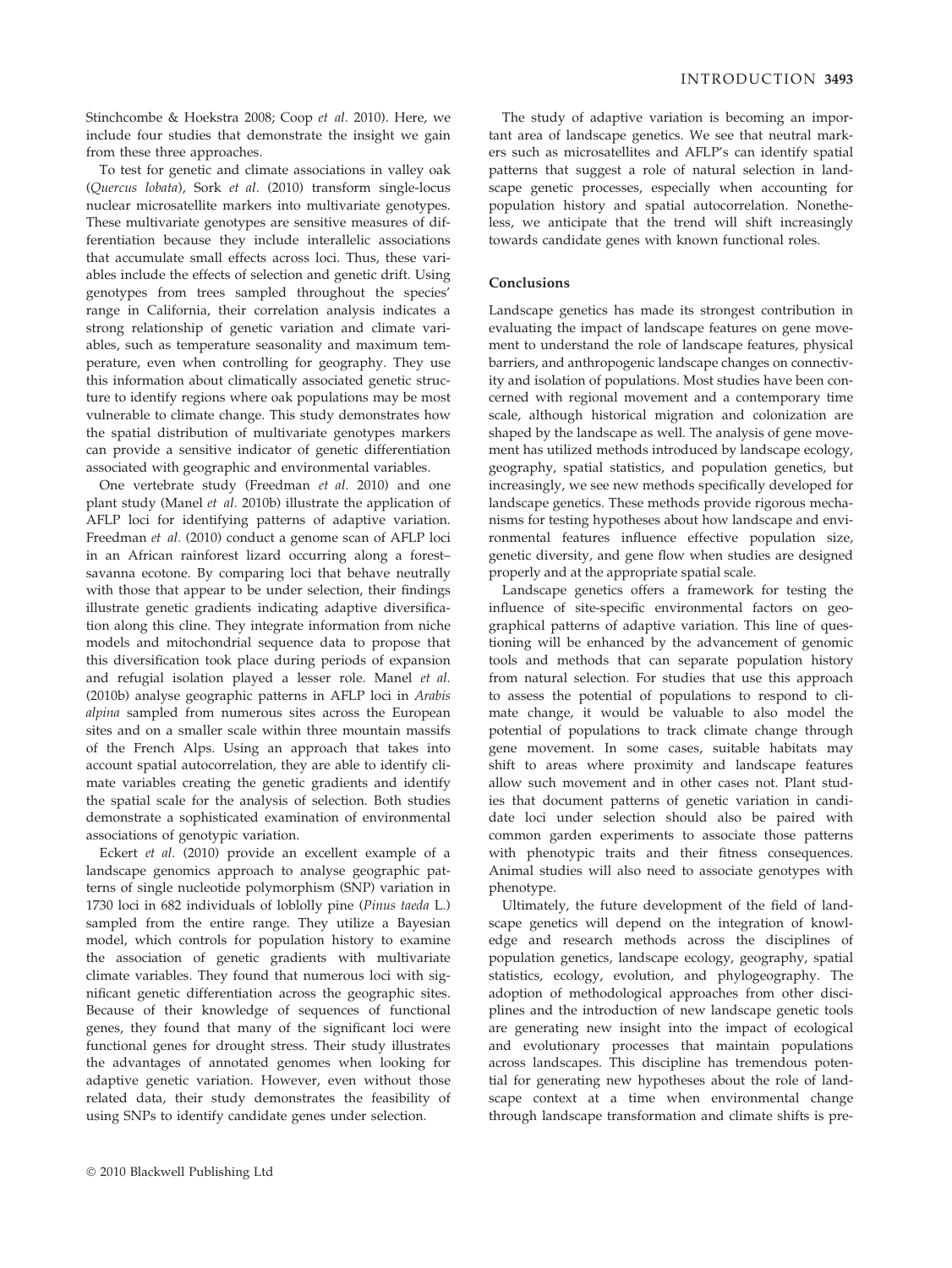### 3494 INTRODUCTION

senting new challenges for the survival of species. The goal of this special issue is to bridge the gap among disciplines and inspire discussion and future research in landscape genetics.

#### Acknowledgements

We thank Tim Vines and Elyse Mitchell for their superb assistance with the special issue, and all the authors and reviewers who expedited their input. VLS is grateful to her long-term collaborators, graduate students, and postdocs (P Smouse, F Davis, R Dyer, C Dutech, K Gaddis, D Grivet, J. Fernandez-M, A Pluess, D Scofield, S Steele, P Thompson, S Werth, R Westfall). VLS acknowledges funding support from the National Science Foundation (DEB-0089445, DEB-0516529) and UCLA. LPW acknowledge former and current graduate students and postdocs (N. Balkenhol, C. Cegelski, C. Goldberg, M. Murphy, S. Robinson, S. Spear) who have inspired and influenced her understanding and exploration of landscape genetics. Funding support for LPW includes the National Center for Ecological Analysis and Synthesis (NCEAS), NSF, and the University of Idaho.

#### References

- Adriaensen F, Chardon J, De Blust G et al. (2003) The application of 'least-cost' modelling as a functional landscape model. Landscape and Urban Planning, 64, 233–247.
- Agee JK, Johnson DR (1987) Ecosystem Management for Parks and Wilderness. University of Washington Press, Seattle.
- Aguilar R, Quesada M, Ashworth L, Herrerias-Diego Y, Lobo J (2008) Genetic consequences of habitat fragmentation in plant populations: susceptible signals in plant traits and methodological approaches. Molecular Ecology, 17, 5177–5188.
- Anderson CD, Epperson BK, Fortin M-J et al. (2010) Considering spatial and temporal scale in landscape-genetic studies of gene flow. Molecular Ecology, 19, 3565–3575.
- Avise J (2000) Phylogeography. Harvard University Press, Cambridge, MA.
- Balding DJ (2006) A tutorial on statistical methods for population association studies. Nature Reviews Genetics, 7, 781–791.
- Balkenhol N, Gugerli F, Cushman SA et al. (2009) Identifying future research needs in landscape genetics: where to from here? Landscape Ecology, 24, 455–463.
- Beaumont MA, Balding DJ (2004) Identifying adaptive genetic divergence among populations from genome scans. Molecular Ecology, 13, 969–980.
- Beaumont MA, Nichols RA (1996) Evaluating loci for use in the genetic analysis of population structure. Proceedings of the Royal Society of London Series B-Biological Sciences, 263, 1619–1626.
- Biek R, Real LA (2010) The landscape genetics of infectious disease emergence and spread. Molecular Ecology, 19, 3515–3531.
- Bonin A, Taberlet P, Miaud C, Pompanon F (2006) Explorative genome scan to detect candidate loci for adaptation along a gradient of altitude in the common frog (Rana temporaria). Molecular Biology and Evolution, 23, 773–783.
- Braunisch V, Segelbacher G, Hirzel AH (2010) Modelling functional landscape connectivity from genetic population structure – a new spatially explicit approach. Molecular Ecology, 19, 3664– 3678.
- Bruggeman DJ, Wiegand T, Fernandez N (2010) The relative effects of habitat loss and fragmentation on population genetic variation

in the red-cockaded woodpecker (Picoides borealis). Molecular Ecology, 19, 3679–3691.

- Coop G, Witonsky D, Di Rienzo A, Pritchard JK (2010) Using environmental correlations to identify loci underlying local adaptation. Genetics, doi: 10.1534/genetics.110.114819.
- Cushman SA, Landguth EL (2010) Spurious correlations and inference in landscape genetics. Molecular Ecology, 19, 3592–3602.
- Cushman SA, McKelvey KS, Hayden J, Schwartz MK (2006) Gene flow in complex landscapes: testing multiple hypotheses with causal modeling. American Naturalist, 168, 486–499.
- Dyer RJ, Nason JD (2004) Population Graphs: the graph theoretic shape of genetic structure. Molecular Ecology, 13, 1713–1727.
- Dyer RJ, Nason JD, Garrick RC (2010) Landscape modelling of gene flow: improved power using conditional genetic distance derived from the topology of population networks. Molecular Ecology, 19, 3746–3759.
- Eckert AJ, Bower AD, González-Martínez SC, Wegrzyn JL, Coop G, Neale DB (2010) Back to nature: ecological genomics of loblolly pine (Pinus taeda, Pinaceae). Molecular Ecology, 19, 3789–3805.
- Endler JA (1986) Natural Selection in the Wild. Princeton University Press, Princeton, NJ.
- Epperson BK, McRae BH, Scribner K et al. (2010) Utility of computer simulations in landscape genetics. Molecular Ecology, 19, 3549–3564.
- Fausch KD, Torgerson CE, Baxter CV, Li HW (2002) Landscapes to riverscapes: bridging the gap between research and conservation of stream fishes. BioScience, 52, 483–498.
- Freedman AH, Thomassen HA, Buermann W, Smith TB (2010) Genomic signals of diversification along ecological gradients in a tropical lizard. Molecular Ecology, 19, 3773–3788.
- Galindo H, Olson D, Palumbi S (2006) Seascape genetics: a coupled oceanographic-genetic model predicts population structure of Caribbean corals. Current Biology, 16, 1622–1626.
- Galindo HM, Pfeiffer-Herbert AS, McManus MA, Chao Y, Chai F, Palumbi SR (2010) Seascape genetics along a steep cline: using genetic patterns to test predictions of marine larval dispersal. Molecular Ecology, 19, 3692–3707.
- Goldberg CS, Waits LP (2010) Comparative landscape genetics of two pond-breeding amphibian species in a highly modified agricultural landscape. Molecular Ecology, 19, 3650–3663.
- Hancock AM, Di Rienzo A (2008) Detecting the genetic signature of natural selection in human populations: models, methods, and data. Annual Review of Anthropology, 37, 197–217.
- Hancock AM, Witonsky DB, Gordon AS et al. (2008) Adaptations to climate in candidate genes for common metabolic disorders. PLoS Genetics, 4, e32.
- Hanski I, Gilpin M (1991) Metapopulation dynamics brief-history and conceptual domain. Biological Journal of the Linnean Society, 42, 3–16.
- Hanski I, Simberloff D (1997) The metapopulation approach, its history, conceptual domain, and application to conservation. In: Metapopulation Biology: Ecology, Genetics, and Evolution (eds Hanski IA, Gilpin ME). pp. 5–26, Academic Press, Inc., San Diego.
- Hansson L, Fahrig L, Merriam G (1995) Mosaic landscapes and ecological processes. In: I A L E Studies in Landscape Ecology, 356p. Chapman and Hall Ltd, London.
- Harrison S, Hastings A (1996) Genetic and evolutionary consequences of metapopulation structure. Trends in Ecology and Evolution, 11, 180–183.
- Holderegger R, Wagner HH (2008) Landscape genetics. BioScience, 58, 199–207.
- Holderegger R, Kamm U, Gugerli F (2006) Adaptive vs. neutral genetic diversity: implications for landscape genetics. Landscape Ecology, 21, 797–807.